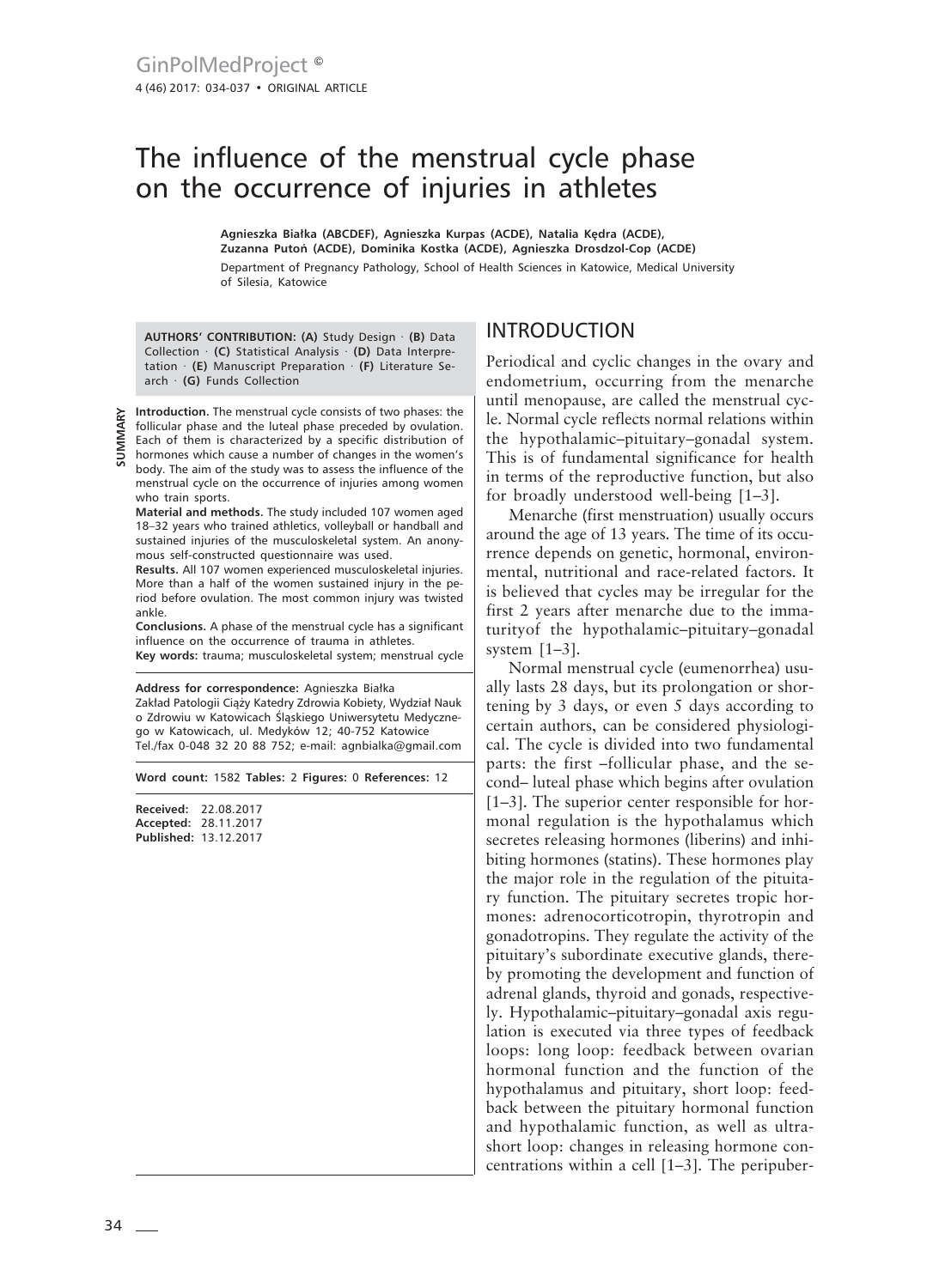tal period is characterized by increased activity of the generator which is located in the hypothalamus and secretes gonadotropin-releasing hormone (GnRH). This leads to increased secretion of pituitary gonadotropins (LH and FSH) that stimulate the ovaries to produce sex steroid hormones. The menstrual cycle begins with the follicular phase during which estrogen levels increase and reach the peak on the day preceding ovulation. The level of luteinizing hormone begins to increase at the end of the follicular phase with its surge on the day of ovulation. Subsequently, the concentration falls abruptly and remains on a stable level thereafter. The second phase of the menstrual cycle, i.e. the luteal phase, lasts approximately 14 days and is characterized by endometrial growth. The ovarian follicle transforms into the corpus luteum which secretes progesterone and estradiol, thereby increasing their blood levels. In this phase, the uterus prepares itself for implantation of a fertilized egg. If this does not occur, progesterone levels fall, thus resulting in menstruation, and the whole cycle repeats [1–3].

There is no unequivocal evidence to confirm that injuries tend to occur in a given phase of the menstrual cycle. Certain sources point to menstruation as the time during which a woman is more prone to injuries due to a low level of estrogens that inhibit osteolytic action of parathormone and stimulate osteoblasts to bone formation. Also, estrogens affect circulation, increase flexibility and improve hydration and tissue perfusion [4]. Other sources, on the other hand, state that women are more prone to injuries before ovulation. These phases are considerably different from each other in terms of hormone concentrations. Since it is difficult to measure the level of hormones directly after injury, no direct conclusions have been drawn concerning how hormone concentrations affect an increase in the frequency of injuries in professional athletes [5].

#### AIM

The aim of the study was to assess the influence of the menstrual cycle on the occurrence of injuries in women who trained athletics, volleyball and handball. A relatively small sample was a limitation of the study. This was a surveybased investigation; the questions were not asked personally. Moreover, hormone levels were not determined, and the cycle phase was specified on the basis of patient interview.

#### MATERIAL AND METHODS

The group consisted of 107 women aged between 18 and 32 who regularly trained sports. The inclusion criteria were: regular sport training, regular menstrual cycles, injury sustained within the past 3 years, no systemic diseases and consent to participation. The exclusion criteria were: any menstrual disorders, no injury in the past 3 years, irregular sport training or an interval in training, systemic diseases and no consent to participation.

The study utilized an anonymous self-constructed survey with 42 questions. It was divided into four parts containing questions about demographic data, gynecological history, physical activity as well as sustained injury and the course of its treatment. The questionnaire was distributed via internet forums for professional athletes training track and field athletics, volleyball and handball. The participants included players of the first, second and third volleyball and handball leagues as well as field and track athletes who took part in the Polish Championships, regional championships and university competitions.

#### RESULTS

Among the respondents, 46 women were volleyball players (43%), 46 practiced athletics (43%) and 15 trained handball (14%). The mean age of the respondents was  $22.6 +/- 2.7$ years. Basic demographics as well as height and weight are presented in Table 1.

All the respondents had regular menstrual cycles, and the earliest age of menarche was 12 years. The mean length of the menstrual cycle was  $30.5 + (-3.9)$  days, and menstruation lasted 5.4 days +/- 1 day. Intermenstrual bleeding was reported by 19.6% of the women. Menstrual disorders in the past occurred in 48.6% of the respondents with stress being their main reported cause (18.7%). Amenorrhea usually lasted less than 3 months. Seventy-one per cent of the respondents declared training for at least 5 years. The athletes usually trained 3–5 times a week (49.5%). More than 5 trainings a week were reported by 41.1% of the women, and one training unit was usually 1–2-hour long  $(63.6\%)$ .

The most common time of injury was the pre-ovulatory period (58.9%), followed by menstruation (17.8%), peri-ovulatory period (12.2%) and post-ovulatory period (11.2%) (Tab. 2).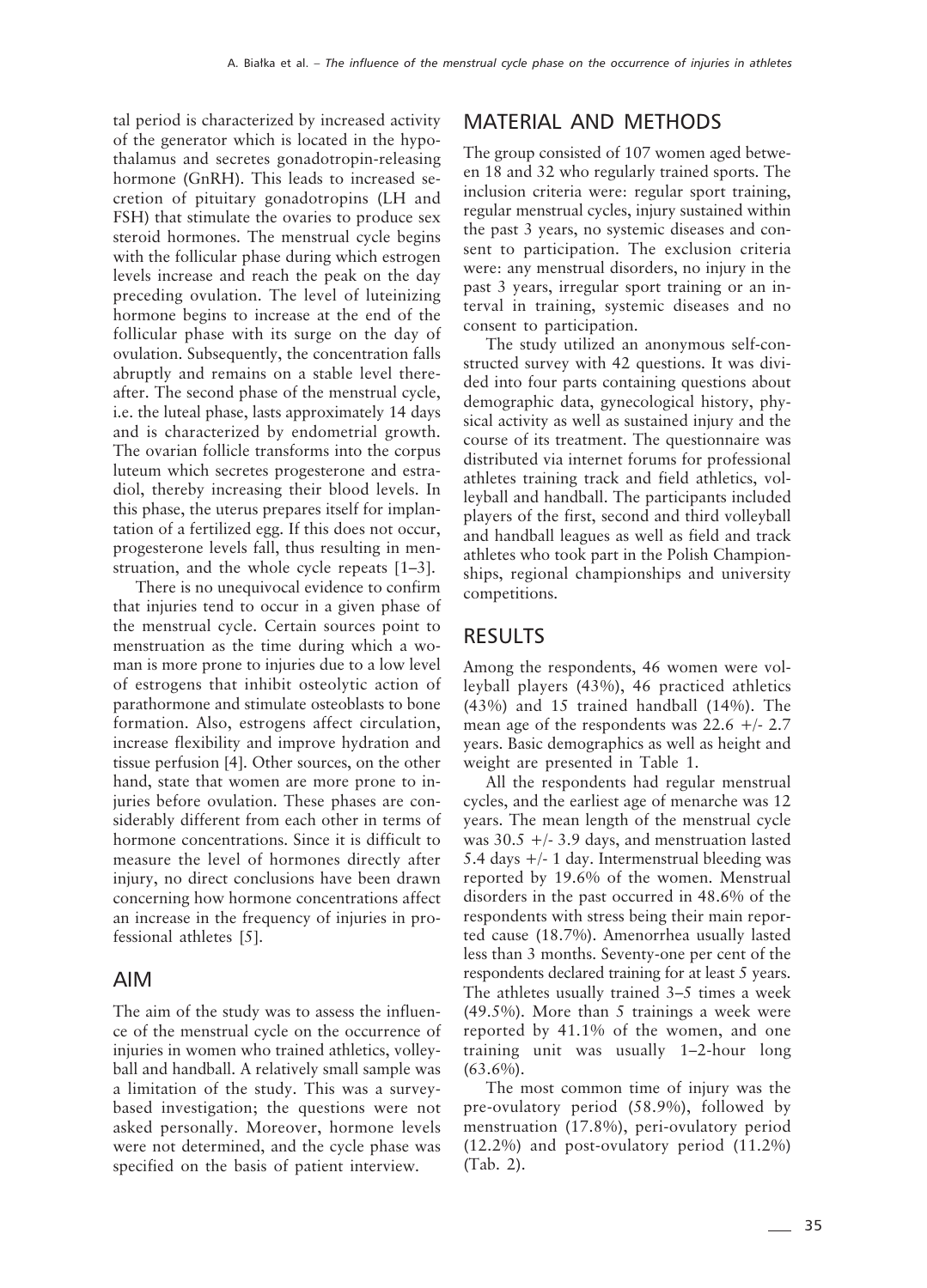Volleyball players usually reported ankle (50%) and knee (39.1%) injuries. The same regions were the most susceptible to injury also in track and field athletes and handball players. Injuries were typically sustained during the main part of training (42.1%), and more rarely during contests (34.6%), warm-up exercises (15%) or other forms of activity (7.5%). Most respondents declare that injuries were rarer than once per 6 months (74.8%).

The recovery to the state from before injury usually took 3–4 weeks (29%). Recovery lasting 1–2 weeks concerned 6.5% of the respondents. Treatment lasting 1–4 months and 4–6 months was needed in 23.4% and 11.2% of the respondents, respectively. Treatment longer than a year concerned 1.9% of the women. Moreover, 5.6% of the respondents had no treatment at all. Trainings continued during treatment in 54.2% of the women. Full recovery was achieved in 70 women, 20 respondents did not recover fully, whereas 17 women still continued treatment during the study.

## DISCUSSION

Female athletes are much more susceptible to musculoskeletal injuries than male athletes. The risk of trauma, e.g. cruciate ligament injury, is 2–8-fold greater in women than in men practicing the same sport. The literature states that changes in the hip and knee mechanics are strictly correlated with estrogen levels. These changes were much more prominent in the periovulatory phase, and the use of oral contraceptive pills reduces this correlation [6].

The literature does not specify which cycle phase is linked with an increased risk of trauma. Earlier studies in athletes have shown that the risk of injury increases directly before menstruation or in its first or second day [7]. The same results have been obtained in a study involving 86 female soccer players. It has been concludedthat the risk of injury is greater in the pre-menstrual phase and during menstruation, particularly if menstruation was preceded by symptoms such as irritability, excessive stimulation, edema and breast tenderness [8]. Other studies, on the other hand, have shown that women usually sustain injuries during ovulation, whereas the follicular phase is characterized by a much lower risk of trauma. These data are not consistent with our findings [9].

According to Ekenros et al., sex hormone levels during the menstrual cycle may affect neuromuscular efficiency and the risk of muscle injuries in women. Fifteen healthy female participants with eumenorrhea had a muscle biopsy performed in three phases of the menstrual cycle. Significant differences were found between the three cycle phases in terms of mRNA, ERA protein and PR levels in the skeletal muscles. These results might influence effects of training and sport-related injuries in women [10].

Moreover, literature reports also mention that the levels of relaxin-2 increase in the luteal phase of the menstrual cycle, and that hormonal oral contraception significantly lo-

| Tab. 1. Characteristics of the respondents |                |                    |           |        |                                       |                 |                                                                 |                           |  |  |  |  |
|--------------------------------------------|----------------|--------------------|-----------|--------|---------------------------------------|-----------------|-----------------------------------------------------------------|---------------------------|--|--|--|--|
|                                            | Age<br>[years] | Education [%]      |           |        | Persons<br>engaged in<br>professional | Height<br>[cm]  | Weight<br>[kq]                                                  | <b>BMI</b><br>[ $kg/m2$ ] |  |  |  |  |
|                                            |                | lower<br>secondary | secondary | higher | activities<br>[%]                     |                 |                                                                 |                           |  |  |  |  |
| Volleyball<br>players                      | $23,1 +/- 3,2$ | 2,2                | 47,8      | 50     | 32,6                                  |                 | $179.1 + (-6.6 \mid 69.2 + (-8.2 \mid 21.5 + (-1.5 \mid 21.5))$ |                           |  |  |  |  |
| and<br>Track<br>field athletes             | $22 +/- 2$     | 2,2                | 60,9      | 36,9   | 41,3                                  | $168.5 +/- 5.6$ | $56.6 +/- 4.8$                                                  | $20 + (-1.4$              |  |  |  |  |
| Handball<br>players                        | $23 + -2,3$    | 6,7                | 26,7      | 66,6   | 40                                    |                 | $173.7 + (-6.8)66.9 + (-11.3)$                                  | $22 + -2.6$               |  |  |  |  |

Tab. 2. Number of women with injuries by menstrual cycle phase

| h. |                             | <b>Menstruation</b> | Pre-ovulation | Ovulation   | <b>Post-ovulation</b> |  |
|----|-----------------------------|---------------------|---------------|-------------|-----------------------|--|
| ؛S | Volleyball<br>players       | $9(19,6\%)$         | 25(54,4%)     | 5(10,87%)   | $7(15,2\%)$           |  |
|    | Track and field<br>athletes | $7(15,2\%)$         | 29 (63,04%)   | $6(13,0\%)$ | 4(8,7%)               |  |
|    | Handball<br>players         | $3(20,0\%)$         | $9(60\%)$     | $2(13,3\%)$ | $1(6,7\%)$            |  |